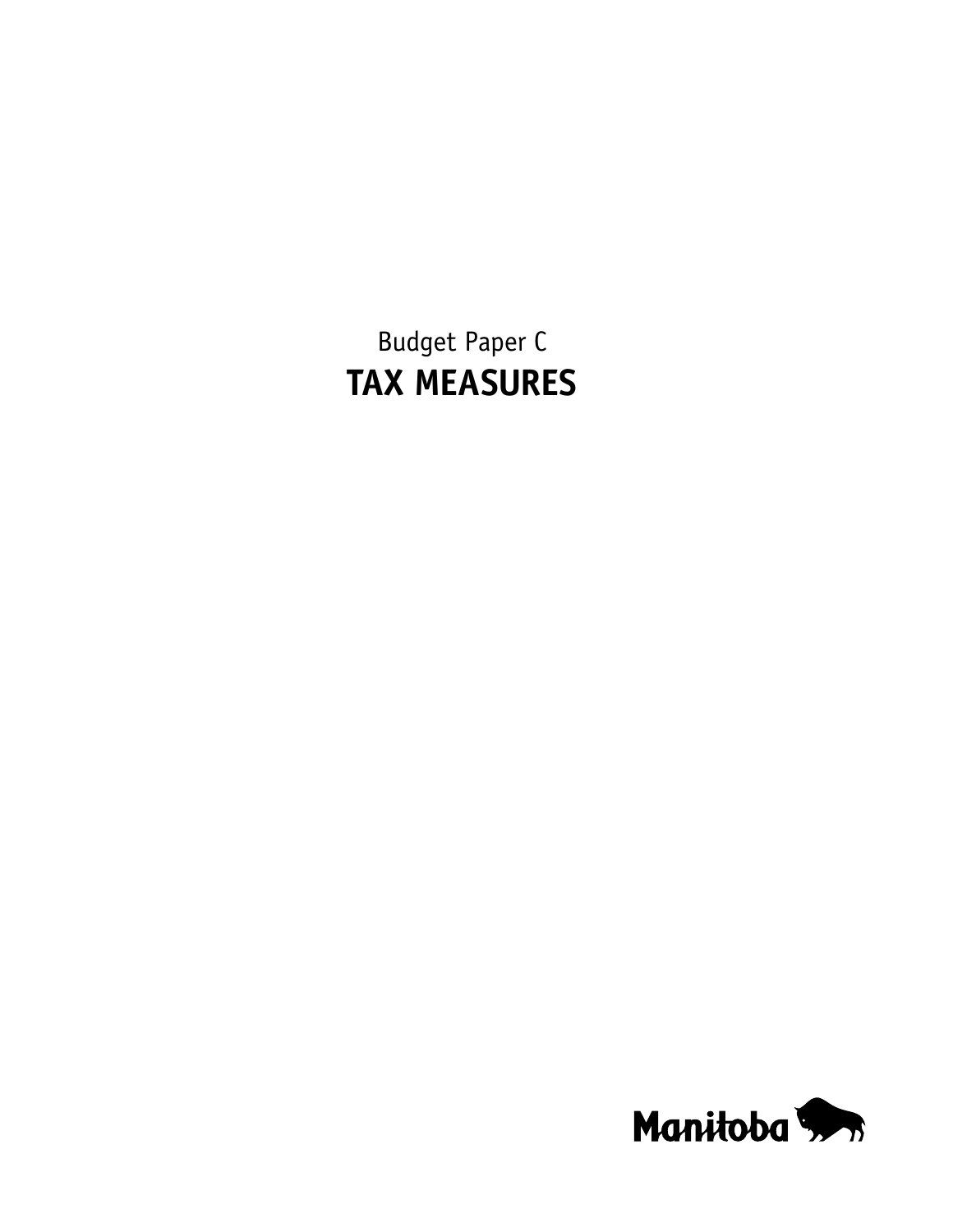# **TAX MEASURES**

| <b>CONTENTS</b> |  |
|-----------------|--|
|                 |  |
|                 |  |
|                 |  |
|                 |  |
|                 |  |
|                 |  |
|                 |  |
|                 |  |
|                 |  |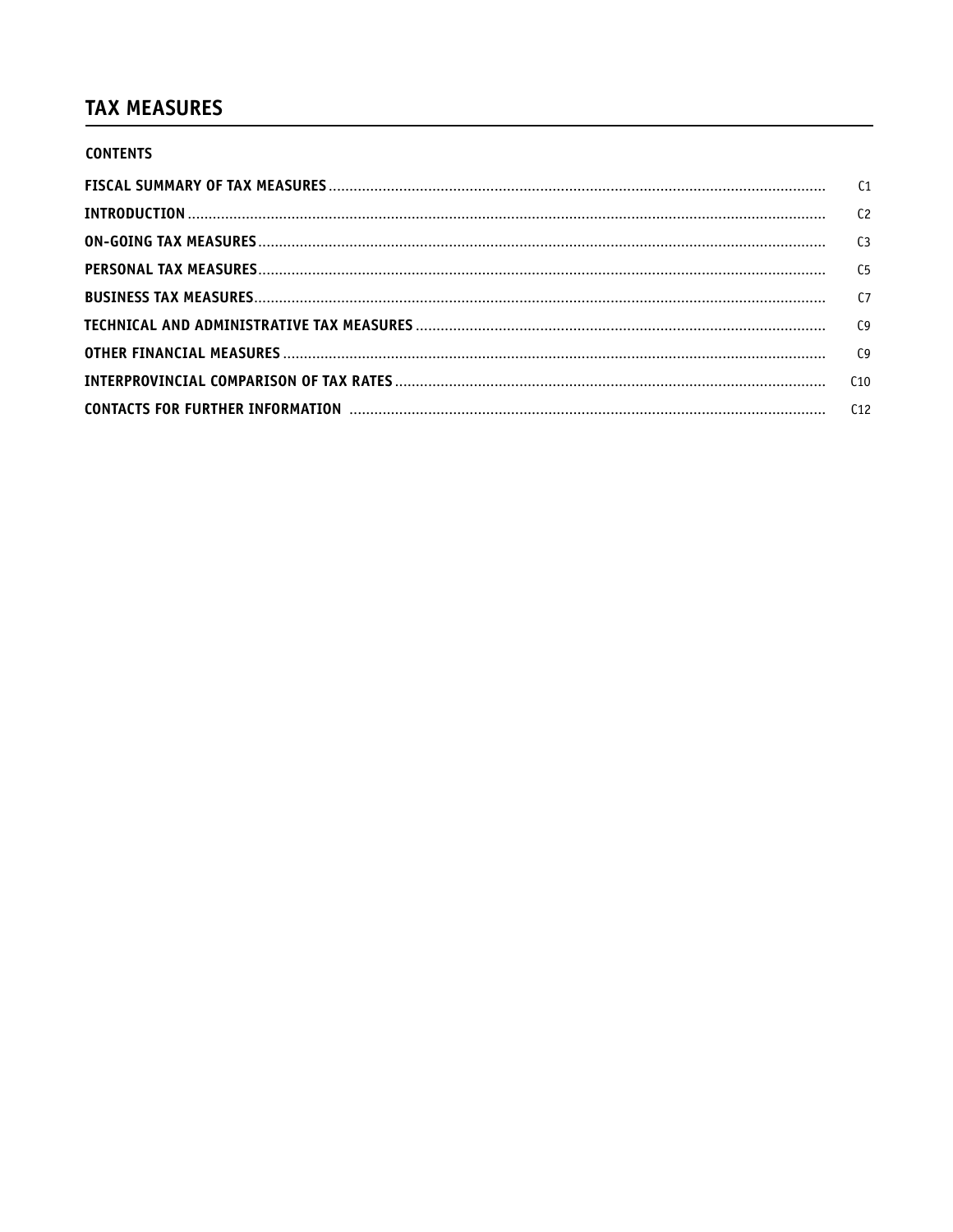# <span id="page-2-0"></span>**FISCAL SUMMARY OF TAX MEASURES**

A positive amount means an increase in revenue or a decrease in expenditure.

|                                                            | 2017/18 | <b>Full Year</b>    |  |
|------------------------------------------------------------|---------|---------------------|--|
|                                                            |         | Millions of Dollars |  |
| <b>On-Going Tax Measures</b>                               |         |                     |  |
| Personal Income Tax Brackets and Basic Personal            |         |                     |  |
| Amount - indexation                                        | (23.3)  | $(34.1)^1$          |  |
| Manufacturing Investment Tax Credit - extension            | (9.7)   | (38.8)              |  |
| Mineral Exploration Tax Credit - extension                 | (0.5)   | (2.0)               |  |
| Book Publishing Tax Credit - extension                     | (0.2)   | (0.6)               |  |
| Interactive Digital Media Tax Credit - extension           |         | (1.3)               |  |
| <b>Total Fiscal Impact of On-Going Tax Measures</b>        | (33.7)  | (76.8)              |  |
| <b>Personal Tax Measures</b>                               |         |                     |  |
| Tuition Fee Income Tax Rebate - phase-out of credit        | 46.5    | 58.5                |  |
| Primary Caregiver Tax Credit - adjustment to criteria      | 8.6     | 8.6                 |  |
| Tuition Fee Income Tax Rebate Advance – eliminated         | 6.4     | 6.9                 |  |
| Political Contributions Tax Credit - adjustment to amounts | $\star$ | (0.2)               |  |
|                                                            | 61.5    | 73.8                |  |
| <b>Business Tax Measures</b>                               |         |                     |  |
| Research and Development Tax Credit - adjustment to rate   | 9.2     | 9.2                 |  |
| Manufacturing Investment Tax Credit - adjustment to rate   | 4.0     | 4.0                 |  |
| Paid Work Experience Tax Credit - excluding Crowns         | 2.3     | 1.8                 |  |
| Corporation Capital Tax - deduction eliminated             | 0.1     | 0.1                 |  |
| Co-operative Development Tax Credit - eliminated           | $\star$ | 0.1                 |  |
| Odour Control Tax Credit - eliminated                      | $\star$ | $\star$             |  |
| Nutrient Management Tax Credit - eliminated                | $\star$ | $\star$             |  |
| Riparian Tax Credit - eliminated                           | $\star$ | $\star$             |  |
| Neighbourhoods Alive! Tax Credit - eliminated              |         |                     |  |
| Data Processing Investment Tax Credits - eliminated        |         |                     |  |
|                                                            | 15.6    | 15.2                |  |
| Total Fiscal Impact of Personal and Business Tax Measures  | 77.1    | 89.0                |  |

<sup>1</sup> This represents the anticipated full year revenue impact of indexing the personal income tax brackets and the basic personal amount in 2020 as announced in Budget 2016.

\* Estimate is less than \$70,000.

- There has been no or limited uptake of this tax measure.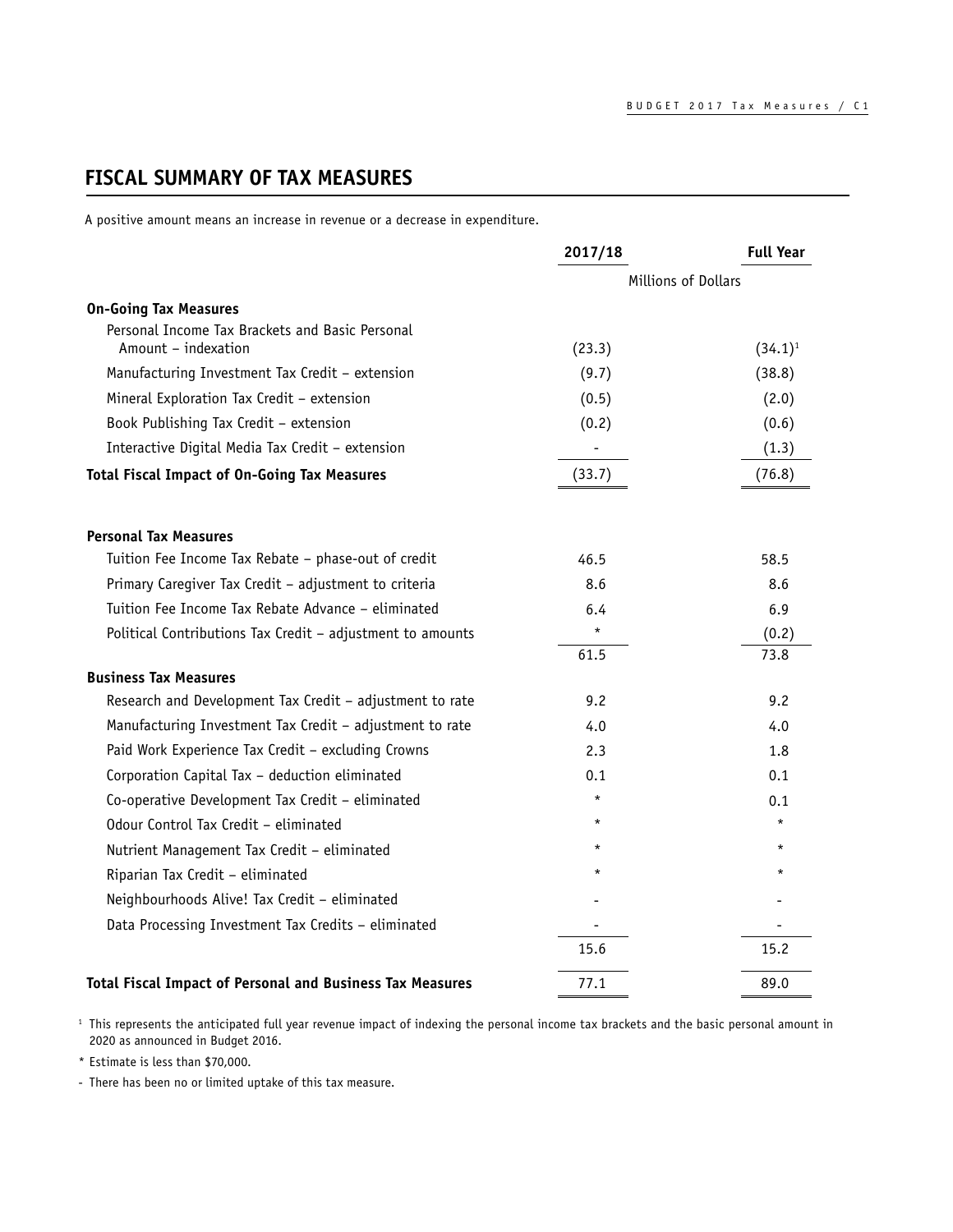### <span id="page-3-0"></span>**INTRODUCTION**

Budget 2017 announces a number of personal and business tax measures. The government's ongoing review of provincial tax benefits, deductions, rebates and exemptions, together with pre-budget consultations and input from Manitobans, has informed the measures being implemented in this Budget.

Manitoba's tax credit system is among the most diversified and complex in Canada, and currently accounts for an annual fiscal outlay of approximately \$600 million. This is equal to approximately 15% of total income tax revenue, spread out across more than 30 provincial tax credits. These credits add to Manitobans' compliance costs and increase the administration fees paid by the province to the federal government.

In making these changes, the government is focused on ensuring an affordable and competitive tax environment that increases productivity, and encourages economic growth and job creation. In addition, the changes support the Minister of Finance's mandate to restore the fiscal integrity of the province and move to a balanced budget.

The government remains committed to making Manitoba the most improved province in family tax relief by 2020. The 2016 Manitoba Budget was the first step towards meeting this goal by indexing personal income tax brackets and the Basic Personal Amount. These measures alone remove 2,100 tax payers from the tax rolls in 2017, and save Manitobans an estimated \$21 million. In 2018, an additional 2,600 individuals will be removed from the tax rolls and Manitobans will save an additional \$28 million in that year or \$49 million cumulatively compared to 2016. Savings increase to an estimated \$113 million cumulatively by 2020 and remove a 11,100 individuals from the tax rolls.

Budget 2017 takes difficult but sensible steps to ensure fiscal sustainability with a view to more effectively meeting the needs of Manitobans and businesses. The government will continue to review the provincial tax system going forward.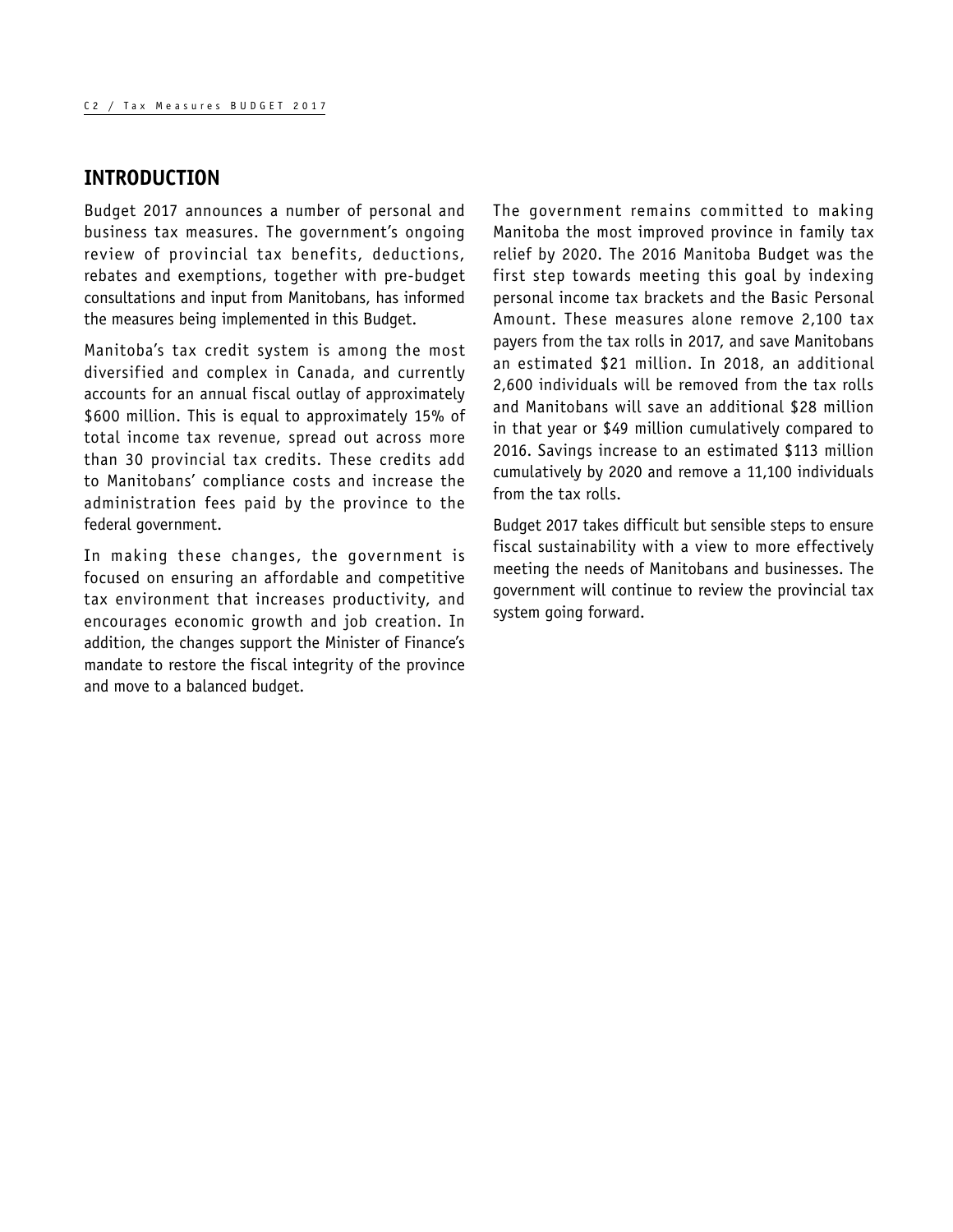### <span id="page-4-0"></span>**ON-GOING TAX MEASURES**

# **Indexing of Personal Income Tax Brackets and the Basic Personal Amount (BPA)**

2017/18 revenue impact: -\$23.3 million

As was announced in Budget 2016, Manitoba personal income tax brackets and the BPA are indexed to inflation by the Manitoba Consumer Price Index (CPI).

Tax savings from indexing the brackets are calculated at the applicable tax rates. The tax savings from a higher first bracket is the difference between being taxed at the first rate (10.8%), versus the second rate (12.75%). The tax savings from indexing the second bracket is the difference between being taxed at the second rate (12.75%), versus the top rate (17.4%) on the higher threshold. Over 2,100 Manitobans who would have paid tax at 10.8% will be removed from the tax rolls in 2017.

The following table summarizes the combined individual savings from indexation.

The following chart provides a five-year comparison of the anticipated increase in Manitoba's BPA as a result of indexation against the forecasted provincial average BPA:



|                                             | <b>Basic</b><br>Personal<br>Amount | <b>First</b><br><b>Tax Bracket</b> | Second<br><b>Tax Bracket</b> | Combined<br><b>Individual</b><br><b>Savings</b> |
|---------------------------------------------|------------------------------------|------------------------------------|------------------------------|-------------------------------------------------|
| 2016 Tax Year                               | \$9,134                            | \$31,000                           | \$67,000                     |                                                 |
| <b>Indexation Starts</b>                    |                                    |                                    |                              |                                                 |
| 2017 Tax Year (index factor 1.5%)           | \$9,271                            | \$31,465                           | \$68,005                     |                                                 |
| Maximum Savings                             | \$15                               | \$9                                | \$47                         | \$71                                            |
| 2018 Tax Year (projected index factor 1.8%) | \$9,438                            | \$32,031                           | \$69,229                     |                                                 |
| Cumulative Maximum Savings                  | \$33                               | \$20                               | \$104                        | \$157                                           |
| 2019 Tax Year (projected index factor 2.0%) | \$9,627                            | \$32,672                           | \$70,614                     |                                                 |
| Cumulative Maximum Savings                  | \$53                               | \$33                               | \$168                        | \$254                                           |
| 2020 Tax Year (projected index factor 2.0%) | \$9,819                            | \$33,325                           | \$72,026                     |                                                 |
| Cumulative Maximum Savings                  | \$74                               | \$45                               | \$234                        | \$353                                           |

*For more information, please contact Location B, page [C12.](#page-13-1)*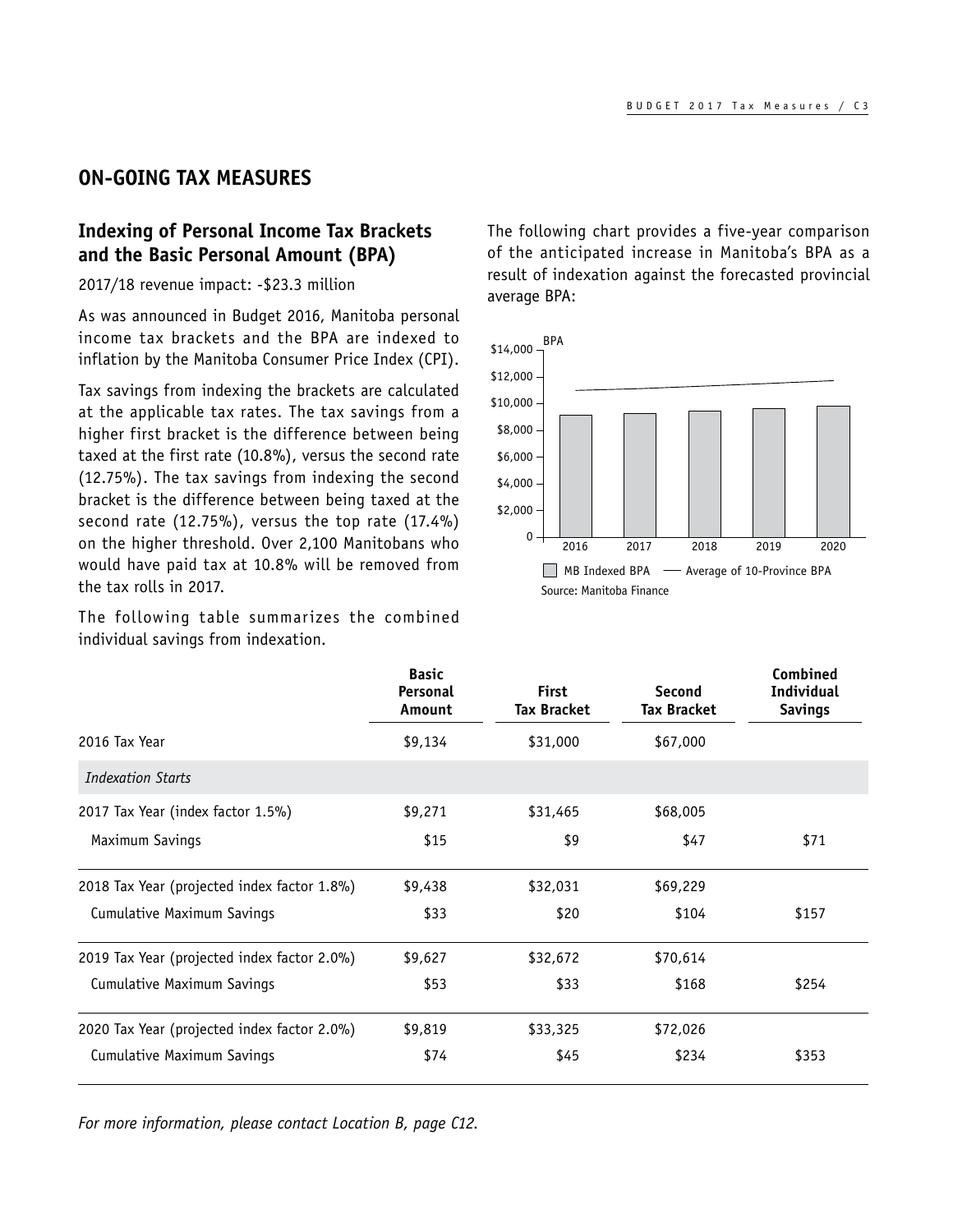## **Extensions to Existing Tax Credits**

2017/18 fiscal impact: -\$10.4 million

In order to provide Manitobans and Manitoba businesses with greater planning certainty, the following tax credits are extended:

- The **Manufacturing Investment Tax Credit**, scheduled to expire on December 31, 2017, is extended to December 31, 2020. This credit supports businesses that purchase qualified plant, machinery and equipment for use in manufacturing or processing in Manitoba.
- The **Mineral Exploration Tax Credit**, scheduled to expire on December 31, 2017, is extended to December 31, 2020. This credit supports Manitobans who invest in flow-through shares of qualifying mineral exploration companies and is equal to 30% of investments in flow-through shares.
- The **Book Publishing Tax Credit**, scheduled to expire on December 31, 2017, is extended to December 31, 2018. This credit supports the development of the book publishing industry in Manitoba by providing a refundable tax credit equal to 40% of eligible Manitoba labour costs.
- The **Interactive Digital Media Tax Credit**, scheduled to expire on December 31, 2019, is extended to December 31, 2022. This credit supports and attracts companies that develop and produce eligible interactive digital media products in Manitoba.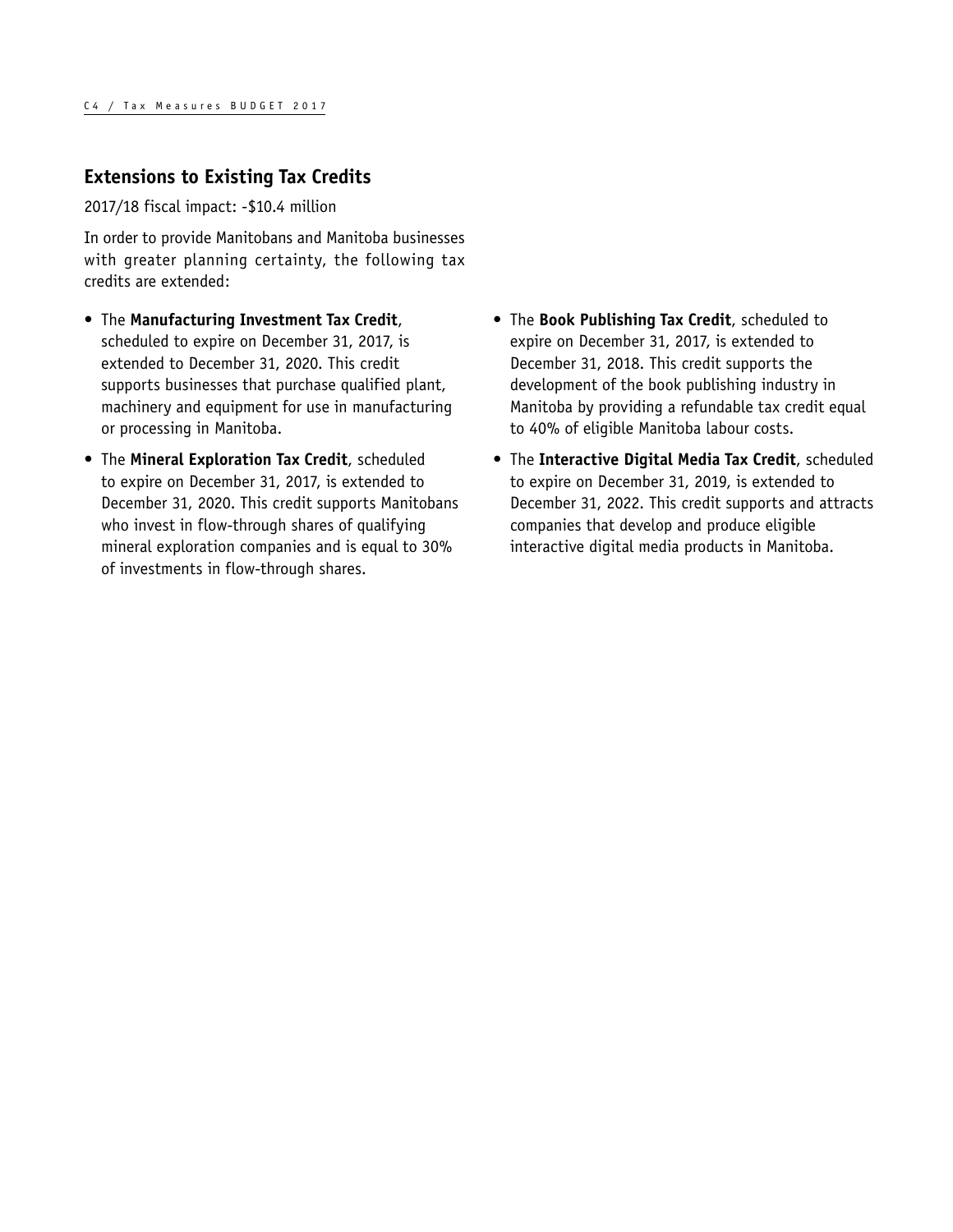# <span id="page-6-0"></span>**PERSONAL TAX MEASURES**

### **Tuition Fee Income Tax Rebate**

2017/18 revenue impact: \$46.5 million

The Tuition Fee Income Tax Rebate is being phased out commencing in 2017.

Effective for the 2017 tax year, the annual cap an individual graduate can claim for this rebate is the lesser of Manitoba income tax payable, 10% of eligible tuition fees, or \$500 (reduced from \$2,500). The average claim amount was \$1,100 in 2015.

The rebate is fully eliminated for the 2018 tax year at which time no rebate credits will be claimable. Any unclaimed rebate credits will lapse.

The government is reprofiling the Manitoba Bursary Program to better serve students' needs while in school.

*For more information, please contact Location B, page [C12.](#page-13-1)*

### **Tuition Fee Income Tax Rebate Advance**

2017/18 expenditure impact: -\$6.4 million

The Tuition Fee Income Tax Rebate Advance is eliminated effective for tuition and ancillary fees paid in relation to a school term that begins after April 2017.

Manitoba students will continue to benefit from the Education Amount and a basic tax credit on eligible tuition and ancillary fees. The federal government and some provinces have eliminated their Education Amount.

*For more information, please contact Location B, page [C12.](#page-13-1)*

## **Primary Caregiver Tax Credit**

2017/18 revenue impact: \$8.6 million

This credit is a refundable individual income tax credit recognizing the support unpaid caregivers provide in assisting care recipients – including spouses, relatives, neighbours or friends – to stay in their own homes longer. Manitoba is one of only two provinces offering this type of support.

The Primary Caregiver Tax Credit is amended as follows:

- The annual credit claimable by a caregiver is capped at a maximum of \$1,400 in 2017 and future years. The limit of three care recipients is removed but the maximum credit cannot exceed \$1,400. Over 90% of caregivers who benefit from this credit are not impacted by this change.
- Eligibility for this credit now begins in the year that the application is submitted to the assessing authority (i.e., a Regional Health Authority or the Department of Families). Starting this year, retroactive claims for years prior to 2017 are not permitted. However, if an application is submitted in 2017 but the credit is not claimed until 2019, the caregiver may still claim the credit for 2017 and 2018.

*For more information, please contact Location B, page [C12.](#page-13-1)*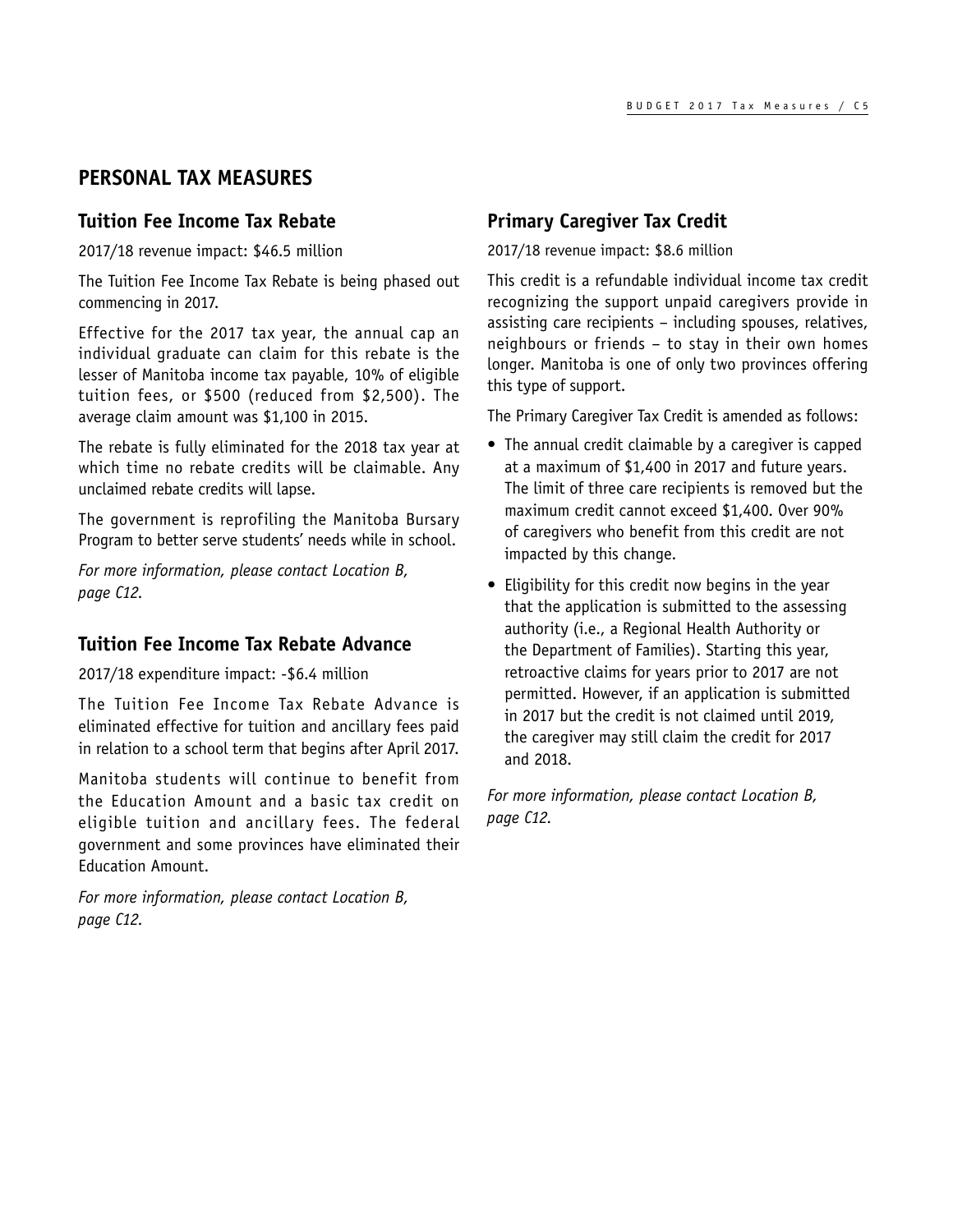### **Political Contributions Tax Credit**

2017/18 revenue impact: negligible

Effective starting with the 2018 tax year, the Political Contributions Tax Credit is enhanced by increasing the maximum eligible contribution from \$1,275 to \$2,325. This will result in an increase in the total available annual credit from \$650 to \$1,000.

This credit is earned on eligible contributions made to a recognized provincial political party or candidate for election to the Manitoba Legislature. The credit offsets Manitoba personal income tax otherwise payable and is delivered through the income tax system.

*For more information, please contact Location B, page [C12](#page-13-1).*

|                | Contribution     | <b>Tax Credit</b> | <b>Maximum Credit</b> | <b>Cumulative Credit</b><br>(and Maximum) |
|----------------|------------------|-------------------|-----------------------|-------------------------------------------|
| 2017 (current) | \$0 to \$400     | 75.0%             | \$300                 | \$300                                     |
|                | \$401 to \$750   | $50.0\%$          | \$175                 | \$475                                     |
|                | \$751 to \$1,275 | 33.3%             | \$175                 | \$650                                     |
| Effective 2018 | \$0 to \$400     | 75.0%             | \$300                 | \$300                                     |
|                | \$401 to \$750   | $50.0\%$          | \$175                 | \$475                                     |
|                | \$751 to \$2,325 | 33.3%             | \$525                 | \$1,000                                   |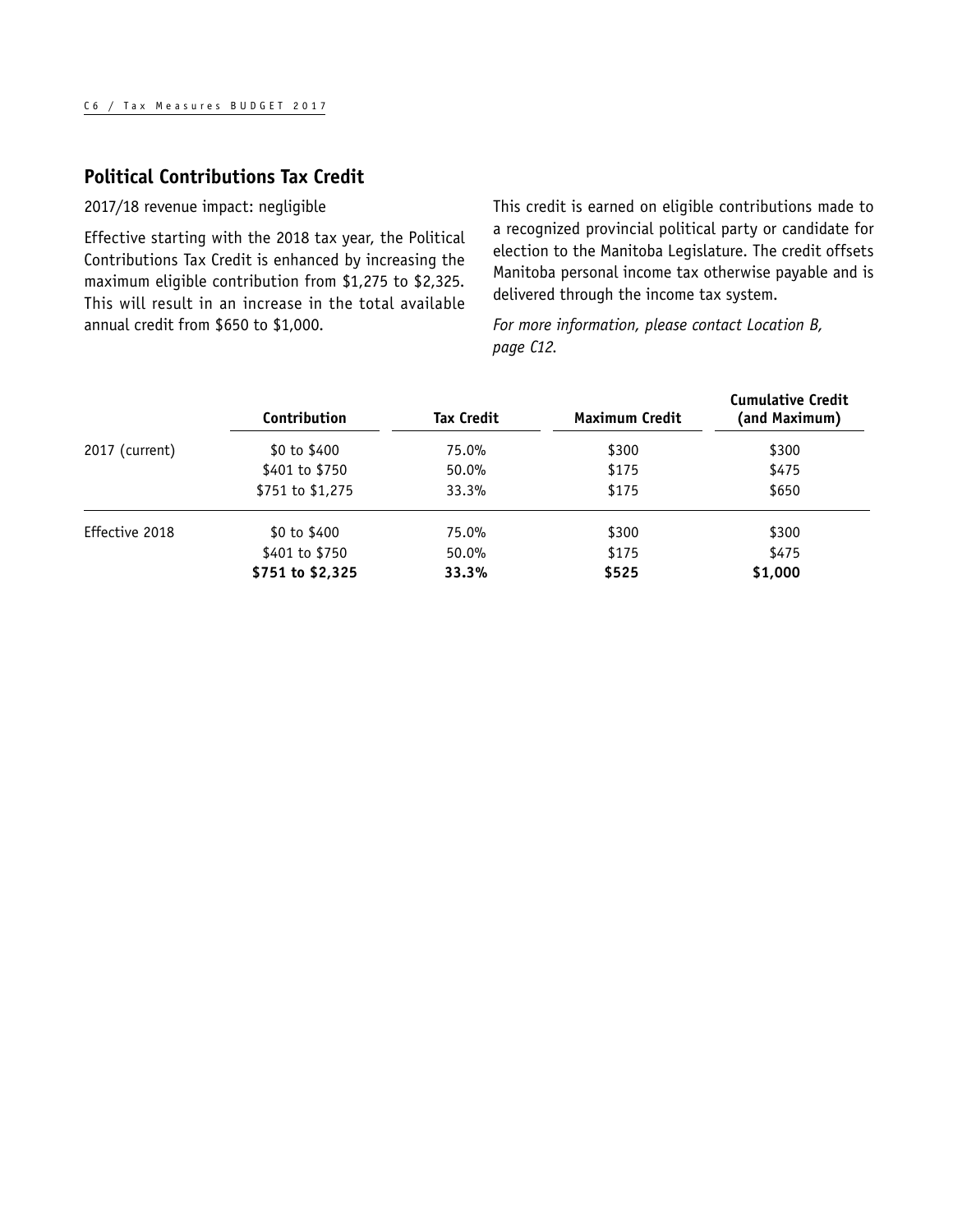### <span id="page-8-0"></span>**BUSINESS TAX MEASURES**

#### **Research and Development Tax Credit**

2017/18 revenue impact: \$9.2 million

Effective for eligible expenditures made after April 11, 2017, the Research and Development Tax Credit is reduced from 20% to 15%. This will more closely align Manitoba's support with other provinces for qualifying scientific research and development expenditures made by a corporation while maintaining Manitoba's competitive position.

The credit is 100% refundable for research and development performed under contract with a prescribed Manitoba institution, including post-secondary institutions, and 50% refundable otherwise.

This change does not impact eligible expenditures made by corporations before April 12, 2017.

*For more information, please contact Location A, page [C12.](#page-13-1)*

#### **Paid Work Experience Tax Credit**

2017/18 revenue impact: \$2.3 million

Effective starting with the 2017 tax year, Crown corporations and other provincial government entities are no longer eligible for the Paid Work Experience Tax Credit. This does not affect the eligibility of other entities.

*For more information, please contact Location B, page [C12.](#page-13-1)*

#### **Corporation Capital Tax**

2017/18 revenue impact: \$0.1 million

The capital tax deduction is eliminated effective for fiscal years ending after April 30, 2017.

*For more information, please contact Location D, page [C12.](#page-13-1)*

### **Manufacturing Investment Tax Credit**

2017/18 revenue impact: \$4.0 million

Effective for qualifying property acquired after April 11, 2017, the non-refundable portion of the Manufacturing Investment Tax Credit (MITC) is reduced from 2% to 1%.

This change does not impact the tax credit on qualified property acquired before April 12, 2017.

The 8% refundable MITC is not impacted by this change.

The following table provides an example of the impact of this change on \$1,000 for qualified property.

|                                                    | <b>Before</b><br>April 12, 2017 | After<br>April 11, 2017 |
|----------------------------------------------------|---------------------------------|-------------------------|
| Capital Cost<br>Manitoba PST (8%)                  | \$1,000<br>\$80                 | \$1,000<br>\$80         |
| Total Capital Cost                                 | \$1,080                         | \$1,080                 |
| Refundable MITC (8%)                               | $$^{(86)}$                      | $$^{(86)}$              |
| Non-Refundable MITC<br>(down from $2\%$ to $1\%$ ) | \$(22)                          | \$(11)                  |
|                                                    | \$(108)                         | \$(97)                  |
| <b>Net Capital Cost</b>                            | \$972                           | \$983                   |

*For more information, please contact Location A, page [C12.](#page-13-1)*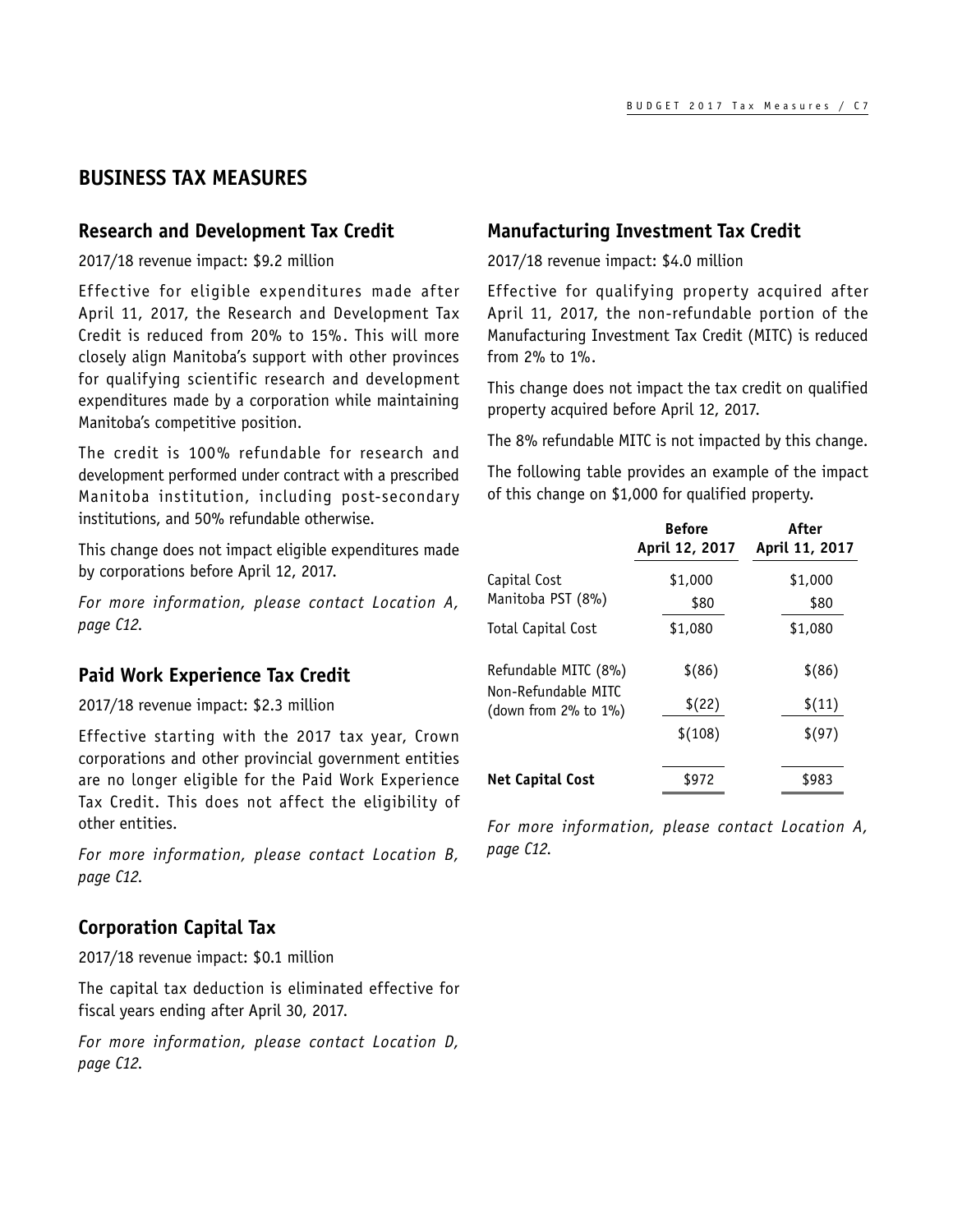## **Co-operative Development Tax Credit**

2017/18 expenditure impact: negligible

The Co-operative Development Tax Credit is eliminated for contributions made after April 11, 2017.

This does not impact unused credits on eligible contributions previously made by co-operatives and credit unions towards co-operative development in Manitoba, which are available to be carried forward.

*For more information, please contact Location C, page [C12.](#page-13-1)*

# **Odour Control Tax Credit**

2017/18 revenue impact: negligible

The Odour Control Tax Credit is eliminated for expenditures made after April 11, 2017.

This does not impact unused credits on eligible expenditures made by businesses before April 12, 2017 that invested in capital property to control nuisance odours from the use or production of organic waste, which are available to be carried forward.

*For more information, please contact Location B, page [C12.](#page-13-1)*

### **Nutrient Management Tax Credit**

2017/18 revenue impact: negligible

The Nutrient Management Tax Credit is eliminated for expenditures made after April 11, 2017.

This does not impact the carry forward of unused credits for eligible expenditures made before April 12, 2017.

*For more information, please contact Location B, page [C12.](#page-13-1)*

# **Riparian Tax Credit**

2017/18 revenue impact: negligible

The Riparian Tax Credit is eliminated effective immediately.

This does not impact eligibility for unused credits on five-year commitments made before April 12, 2017 by farm operators and livestock producers to protect a strip along a waterway on agricultural land.

*For more information, please contact Location B, page [C12](#page-13-1).*

### **Neighbourhoods Alive! Tax Credit**

2017/18 revenue impact: nil

The Neighbourhoods Alive! Tax Credit is eliminated effective immediately.

There have been no claimants since the inception of the credit in 2011.

*For more information, please contact Location A, page [C12](#page-13-1).*

# **Data Processing Investment Tax Credits**

2017/18 revenue impact: nil

The Data Processing Investment Tax Credits are eliminated effective immediately.

This does not impact credits earned but which remain unused and eligible to be carried forward by corporations or partnerships for qualified property purchased or leased before April 12, 2017.

*For more information, please contact Location A, page [C12](#page-13-1).*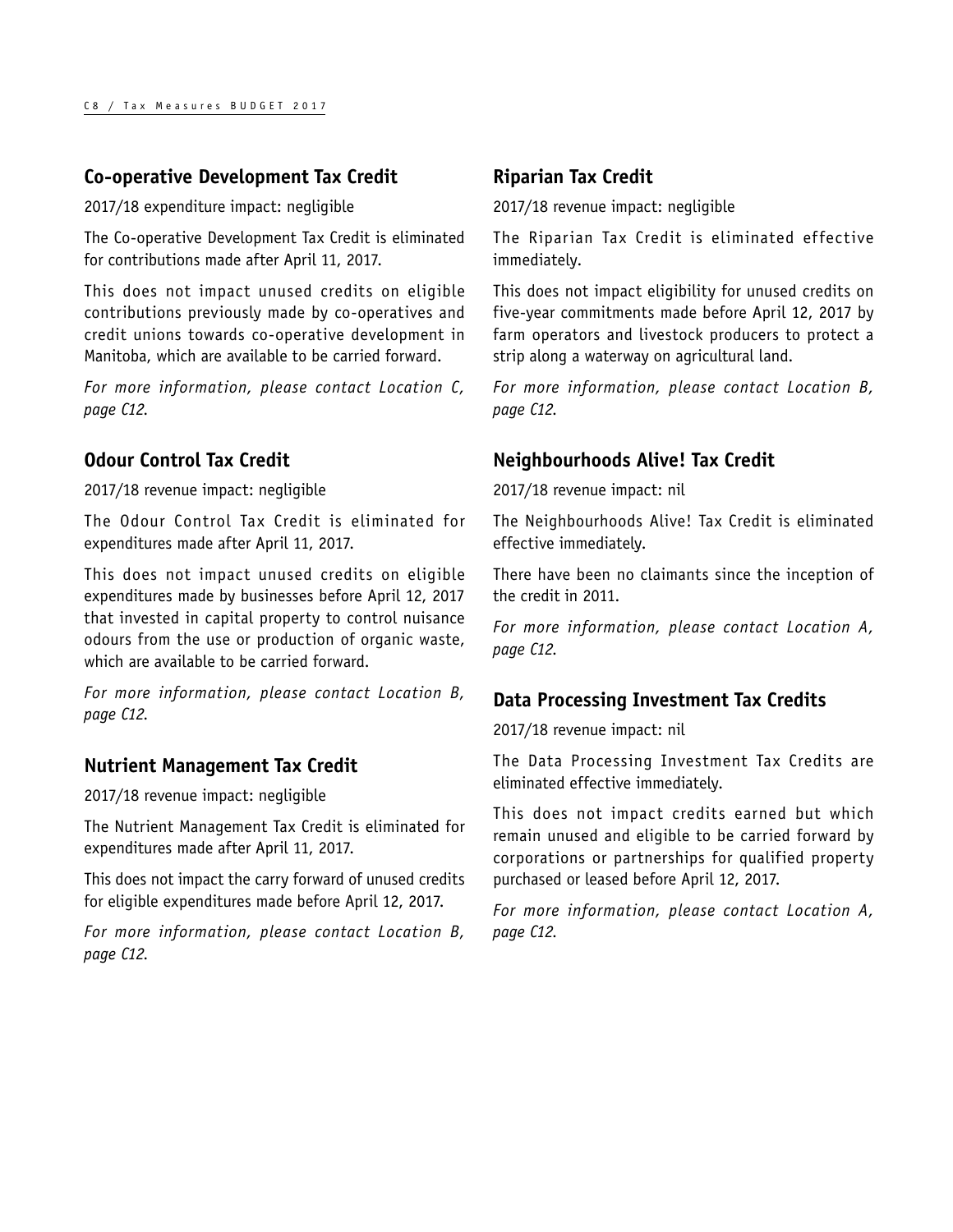# <span id="page-10-0"></span>**TECHNICAL AND ADMINISTRATIVE TAX MEASURES**

Changes are made to the accounting of tax expenditures, whereby the provincial government department responsible for the policy area will also be assigned the relevant tax expenditures in their appropriation, including:

- Education and Training
	- Education Property Tax Credit
	- School Tax Credit for Homeowners
	- Tuition Fee Income Tax Rebate Advance
- Growth, Enterprise and Trade
	- Interactive Digital Media Tax Credit
- Sport, Culture and Heritage
	- Film and Video Production Tax Credit –

Book Publishing Tax Credit

– Cultural Industries Printing Tax Credit

Technical updates are required for the following programs that were phased out by Canada in the 2016 Federal Budget but for which Manitoba is maintaining its support:

- the Children's Arts and Cultural Activity Tax Credit;
- the Fitness Tax Credit; and
- the Manitoba Education Amount.

For added certainty, legislation respecting the following credits is amended to ensure they are targeted to Manitoba residents:

- the Seniors' School Tax Rebate; and
- the Volunteer Firefighter and Search & Rescue Tax Credits.

*For more information, please contact Location B, page [C12.](#page-13-1)*

Corporations with less than \$5,000 in tax payable in a fiscal year that file an annual instalment for Corporation Capital Tax will no longer be required to do so. As a result of this change, any tax owing is to be remitted when filing their annual Corporation Capital Tax Return.

Enforcement and administration measures will be enhanced under *The Tax Administration and Miscellaneous Taxes Act* and *The Retail Sales Tax Act*.

The administration of *The Insurance Corporations Tax Act* will be transferred to Taxation Division as of January 1, 2018. As a result of this change, taxpayers will only be required to pay their taxes when filing their annual return and be able to do so using Taxation Division's online tax filing system. Further information will be provided later this year prior to the transfer in administration of the tax.

*For more information, please contact Location D, page [C12.](#page-13-1)*

### **OTHER FINANCIAL MEASURES**

*The Financial Administration Act* is being amended to account for federal changes to the calculation methodology of the Bank of Canada's foreign exchange rates.

*The Affordable Utility Rate Accountability Act* is repealed for fiscal years after 2016/17.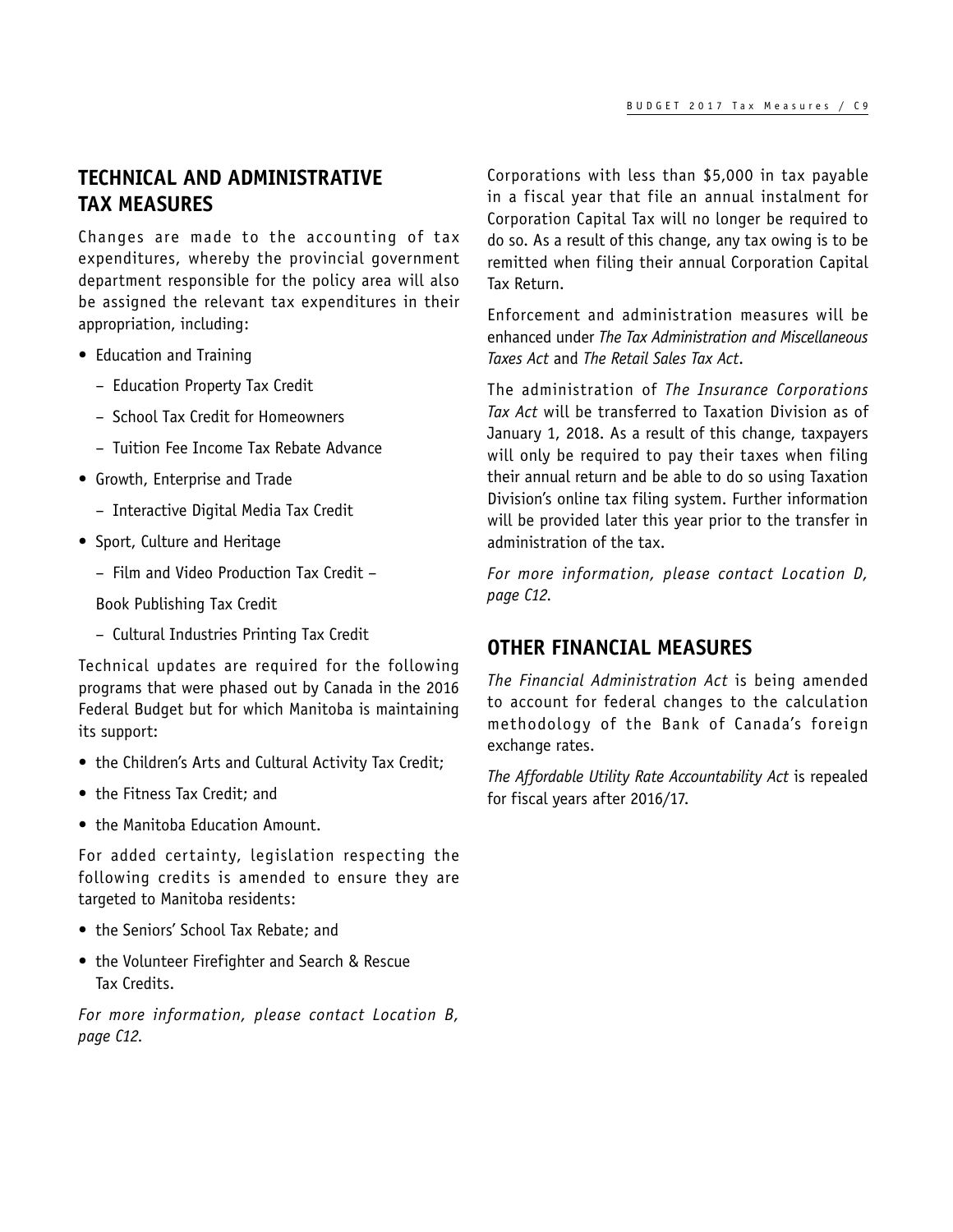# <span id="page-11-0"></span>**INTERPROVINCIAL COMPARISON OF TAX RATES**

Figures are pre- and post-2017 provincial budgets. Data as of March 28, 2017.

|                                           | CAN<br>BC |        | AB                                           |        | <b>SK</b>     |        | <b>MB</b> |                  |       |
|-------------------------------------------|-----------|--------|----------------------------------------------|--------|---------------|--------|-----------|------------------|-------|
|                                           | 2017      | Pre    | Post                                         | Pre    | Post          | Pre    | Post      | Pre              | Post  |
| <b>Personal Income Tax</b>                |           |        |                                              |        |               |        |           |                  |       |
| Top Mariginal Rate (%)                    | 33.00     | 14.70  | 14.70                                        | 15.00  | 15.00         | 15.00  | 15.00     | 17.40            | 17.40 |
| Basic Personal Amount (\$)                | 11,474    | 10,027 | 10,208                                       | 18,451 | 18,690        | 15,843 | 16,065    | 9,134            | 9,271 |
| Health Care Premiums (\$)                 |           | 900    | 900 <sup>1</sup>                             | 1000   | 1000          |        |           |                  |       |
| Health and Education Tax (%)              |           |        |                                              |        |               |        |           | 2.15             | 2.15  |
| Corporation Income Tax (%)                |           |        |                                              |        |               |        |           |                  |       |
| Small                                     | 10.5      | 2.5    | 2.0 <sup>2</sup>                             | 2.0    | 2.0           | 2.0    | 2.0       | 0.0              | 0.0   |
| Large                                     | 15.0      | 11.0   | 11.0                                         | 12.0   | 12.0          | 12.0   | 12.0      | 12.0             | 12.0  |
| Manufacturing                             |           | 11.0   | 11.0                                         | 12.0   | 12.0          | 10.0   | 10.0      | 12.0             | 12.0  |
| Small Business Limit (\$'000)             | 500.0     | 500.0  | 500.0                                        | 500.0  | 500.0         | 500.0  | 500.0     | 450.0            | 450.0 |
| Capital Tax (%)                           |           |        |                                              |        |               |        |           |                  |       |
| <b>Banks</b>                              |           |        |                                              |        |               | 3.25   | 4.00      | 6.00             | 6.00  |
| Small Financial Institutions              |           |        |                                              |        |               | 0.70   | 0.70      |                  |       |
| Sales Tax (%)                             | 5.0       | 7.0    | 7.0                                          |        | $\frac{1}{2}$ | 5.0    | 6.0       | 8.0              | 8.0   |
| Gasoline Tax (¢/L)                        | 10.0      | 21.17  | 21.174                                       | 17.49  | 19.735        | 15.0   | 15.0      | 14.0             | 14.0  |
| Diesel Fuel Tax (¢/L)                     | 4.0       | 22.67  | 22.676                                       | 18.35  | 21.037        | 15.0   | 15.0      | 14.0             | 14.0  |
| Tobacco Tax (¢/cigarette)                 | 10.780    | 23.90  | 24.708                                       | 25.00  | 25.00         | 25.00  | 27.00     | 29.50            | 29.50 |
| <b>Corporation Income Tax Credits</b>     |           |        |                                              |        |               |        |           |                  |       |
| Manufacturing (%)                         |           |        |                                              | 10.0   | $10.0^9$      | 5.0    | $6.0\,$   | 10.0             | 9.0   |
| Research and Development (%)              | 35.0      | 10.0   | 10.0                                         | 10.0   | 10.0          | 10.0   | 10.0      | 20.0             | 15.0  |
| <b>Political Contributions Tax Credit</b> |           |        |                                              |        |               |        |           |                  |       |
| Maximum Eligible Contribution (\$)        | 1,275     | 1,150  | 1,150                                        | 2,300  | 2,300         | 1,275  | 1,275     | 1,275            | 2,325 |
| Maximum Credit (\$)                       | 650       | 500    | 500                                          | 1,000  | 1,00010       | 650    | 650       | 650              | 1,000 |
| Rate increased or tax credit decreased    |           |        | Rate decreased or exemption/credit increased |        |               |        |           | - Not applicable |       |

<sup>1</sup> BC full premium for one adult is \$900; full premium for a couple is \$1,800; and children are exempt.

<sup>2</sup> BC CIT small business rate down from 2.5% to 2.0% effective April 1, 2017.

<sup>3</sup> NB CIT small business rate down from 3.5% to 3.0% effective April 1, 2017.

4 BC fuel tax rate includes a carbon tax on gasoline of 6.67¢/L.

5 AB fuel tax rate includes a carbon tax on gasoline of 4.49¢/L in 2017 and another 2.24¢/L in 2018.

6 BC fuel tax rate includes a carbon tax on diesel of 7.67¢/L.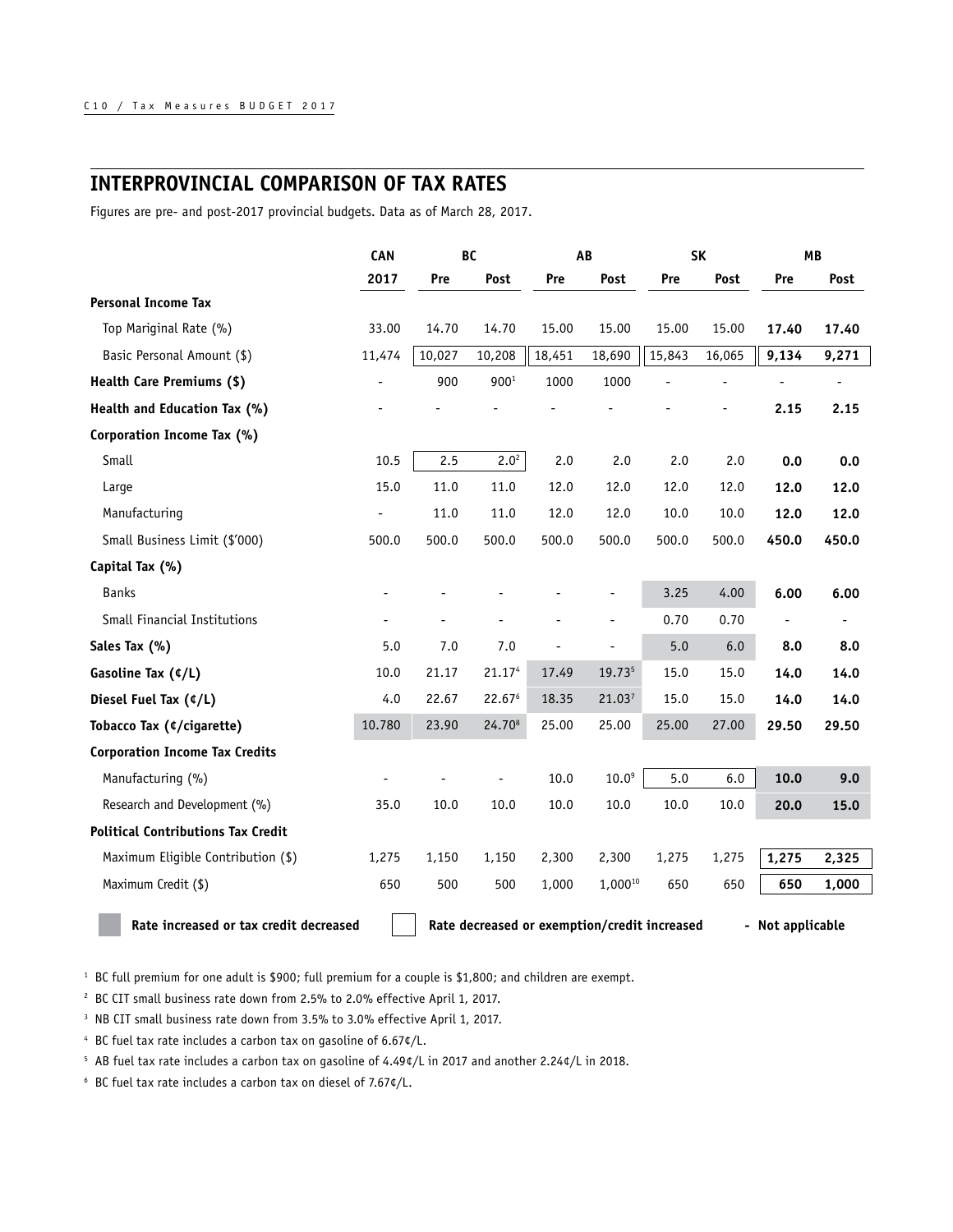|        | ON                           |        | QC     |       | <b>NB</b> |       | <b>NS</b>      |       | PE    | <b>NL</b> |                |
|--------|------------------------------|--------|--------|-------|-----------|-------|----------------|-------|-------|-----------|----------------|
| Pre    | Post                         | Pre    | Post   | Pre   | Post      | Pre   | Post           | Pre   | Post  | Pre       | Post           |
|        |                              |        |        |       |           |       |                |       |       |           |                |
| 13.16  | 13.16                        | 25.75  | 25.75  | 20.30 | 20.30     | 21.00 | 21.00          | 18.37 | 16.70 | 16.80     | 18.30          |
| 10,011 | 10,171                       | 11,550 | 11,635 | 9,758 | 9,895     | 8,481 | 8,481          | 8,000 | 8,000 | 8,802     | 8,978          |
| 900    | 900                          | 1,625  | 1,625  |       |           |       |                |       |       | ÷,        | $\blacksquare$ |
| 1.95   | 1.95                         | 4.26   | 4.26   |       |           |       |                |       |       | 2.00      | 2.00           |
|        |                              |        |        |       |           |       |                |       |       |           |                |
| 4.5    | 4.5                          | 8.0    | 8.0    | 3.5   | $3.0^3$   | 3.0   | 3.0            | 4.5   | 4.5   | 3.0       | 3.0            |
| 11.5   | 11.5                         | 11.9   | 11.9   | 14.0  | 14.0      | 16.0  | 16.0           | 16.0  | 16.0  | 15.0      | 15.0           |
| 10.0   | 10.0                         | 11.9   | 11.9   | 12.0  | 12.0      | 16.0  | 16.0           | 16.0  | 16.0  | 15.0      | 15.0           |
| 500.0  | 500.0                        | 500.0  | 500.0  | 500.0 | 500.0     | 350.0 | 350.0          | 500.0 | 500.0 | 500.0     | 500.0          |
|        |                              |        |        |       |           |       |                |       |       |           |                |
|        |                              |        |        | 5.00  | 5.00      | 4.00  | 4.00           | 5.00  | 5.00  | 6.00      | 6.00           |
|        |                              |        |        |       |           |       |                |       |       |           |                |
| 8.0    | 8.0                          | 9.975  | 9.975  | 10.0  | 10.0      | 10.0  | 10.0           | 10.0  | 10.0  | 10.0      | 10.0           |
| 14.7   | 14.7                         | 19.2   | 19.2   | 15.5  | 15.5      | 15.5  | 15.5           | 13.1  | 13.1  | 33.0      | 33.0           |
| 14.3   | 14.3                         | 20.2   | 20.2   | 21.5  | 21.5      | 15.4  | 15.4           | 20.2  | 20.2  | 21.5      | 21.5           |
| 15.475 | 15.475                       | 14.90  | 14.90  | 22.26 | 25.52     | 27.52 | 27.52          | 25.0  | 25.0  | 24.50     | 24.50          |
|        |                              |        |        |       |           |       |                |       |       |           |                |
|        | $\qquad \qquad \blacksquare$ | 4.0    | 4.0    |       |           |       | $\blacksquare$ | 10.0  | 10.0  |           |                |
|        |                              |        |        |       |           |       |                |       |       |           |                |
| 14.5   | 11.5                         | 37.5   | 37.5   | 15.0  | 15.0      | 15.0  | 15.0           |       | -     | 15.00     | 15.0           |
|        |                              |        |        |       |           |       |                |       |       |           |                |
| 3,026  | 3,026                        | 200    | 200    | 1,075 | 1,075     | 1,000 | 1,000          | 1,150 | 1,150 | 1,150     | 1,150          |
| 1,330  | 1,330                        | 155    | 155    | 500   | 500       | 750   | 750            | 500   | 500   | 500       | 500            |

7 AB fuel tax rate includes a carbon tax on diesel of 3.35¢/L in 2017 and another 2.68¢/L in 2018.

8 BC tobacco tax will rise to 24.7¢/cigarette effective on October 1, 2017.

9 The AB Capital Investment Tax Credit (CITC) is a two year non-refundable tax credit (2017 and 2018) for eligible capital expenditures on manufacturing, processing and tourism infrastructure.

<sup>10</sup> AB, this amount can be claimed for each of two different types of receipts (provincial elections, senatorial).